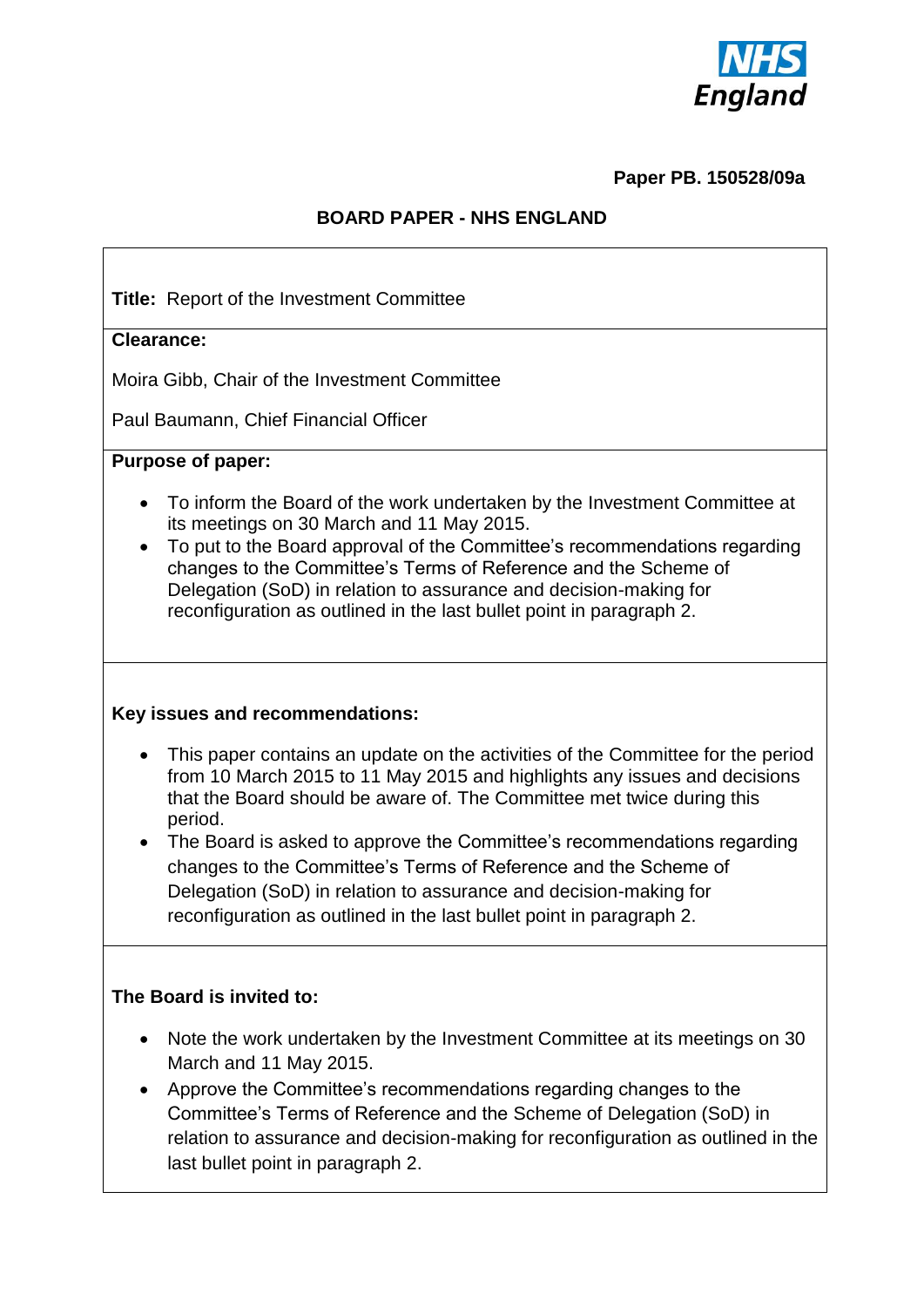# **Report of the Investment Committee**

- 1. This paper contains an update on the activities of the Committee for the period from 10 March 2015 to 11 May 2015 and highlights any issues and decisions that the Board should be aware of. The Committee met twice during this period.
- 2. The key issues addressed at the 30 March 2015 Investment Committee were:
	- **New Models of Care.** The Committee agreed to proceed with the use of transactional funding to mobilise the programme. The Committee asked for a further discussion in May or June covering a clear exposition on the management of the process, including gateways before the release of funding linked to a mechanism to assess Return on Investment.
	- **Month 11 Update.** The Committee discussed the month 11 financial performance across the commissioning sector.
	- **Financial Planning Update.** The Committee discussed the assurance being undertaken on commissioner financial plans, including an overview of the contract tracker and tariff impact.
	- **Approval of CSU 2015/16 Business and Financial Plans**. The Committee approved the CSU plans and proposed actions, noting the risks in financial plans, particularly relating to Lead Provider Framework (LPF) and CCG in-housing.
	- **Running Costs and Programme Costs budget setting 2015/16.** The Committee confirmed their support for approval of running cost and programme cost budgets for 2015/16.
	- **Service Reconfiguration Oversight Group (SROG)**. The Committee considered a model by which it can discharge its duties for service reconfiguration change, and agreed that the Investment Committee ToR is revised to reflect the proposed duties, that revised thresholds are to be reflected in the Scheme of Delegation, and also agreed the revised name, membership and ToR for SROG, subject to the amendments suggested by the committee.

The existing description in the Committee's ToR is that the IC:

*"Oversees the assurance of reconfigurations and has delegated powers to make decisions on those requiring Board sign-off. The Committee has the power to agree which business cases (including for reconfigurations) meet criteria for agreement at officer level (subject to the required assurance*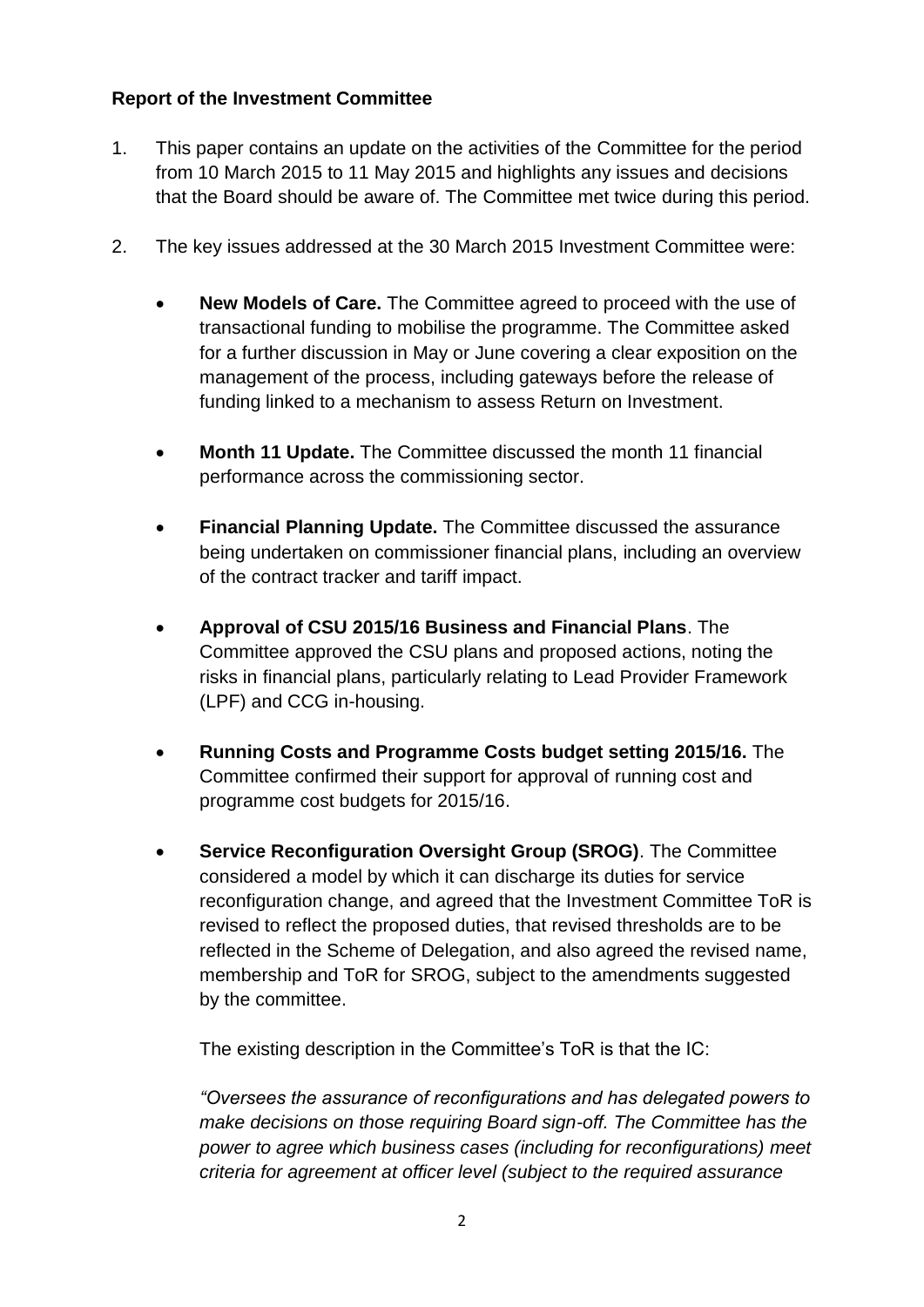*and compliance with SFIs), and will be supported in this task by advice from the Service Reconfiguration Oversight Group (SROG)."*

The IC approved this to be changed so that the IC:

"*Oversees the assurance of reconfigurations and has delegated powers to make decisions on those requiring Board sign-off. The Committee has the power to confirm which business cases (including for reconfigurations) meet criteria for agreement at officer level (subject to the required assurance and compliance with the Scheme of Delegation), and keep this under review as schemes progress, and will be supported in this task by advice from the Service Reconfiguration Oversight Group (SROG)." (changes in bold).*

The Committee also approved three levels for assurance and decision making for each type of scheme:

- The Investment Committee should review the assurance conclusions and take decisions for all schemes where one of the following conditions applies:-
	- $\circ$  Impact on any NHS Trust or NHS Foundation Trust that is in special measures or where the reconfiguration is in respect of services where there have been enforcement action;
	- o Requires transition or transaction support of more than £20m from NHS England funds (not including CCG funds); or
	- $\circ$  The total turnover of the affected services (for all sites impacted by the transition, at current prices) is above £500m in any one year.
	- The Chief Financial Officer should review the assurance conclusions and take decisions for all schemes where one of the following conditions applies:
		- o Impact on any of the distressed health economies as currently or subsequently defined;
		- o Requires transition or transaction support from NHS England funds (not including CCG funds); or
		- o The total turnover of the affected services (for all sites impacted by the transition, at current prices) is above £350m in any one year.
	- All other schemes to be determined by the relevant RD.

**The Board is asked to approve the changes to the Committee's Terms of Reference and Scheme of Delegation as outlined above.**